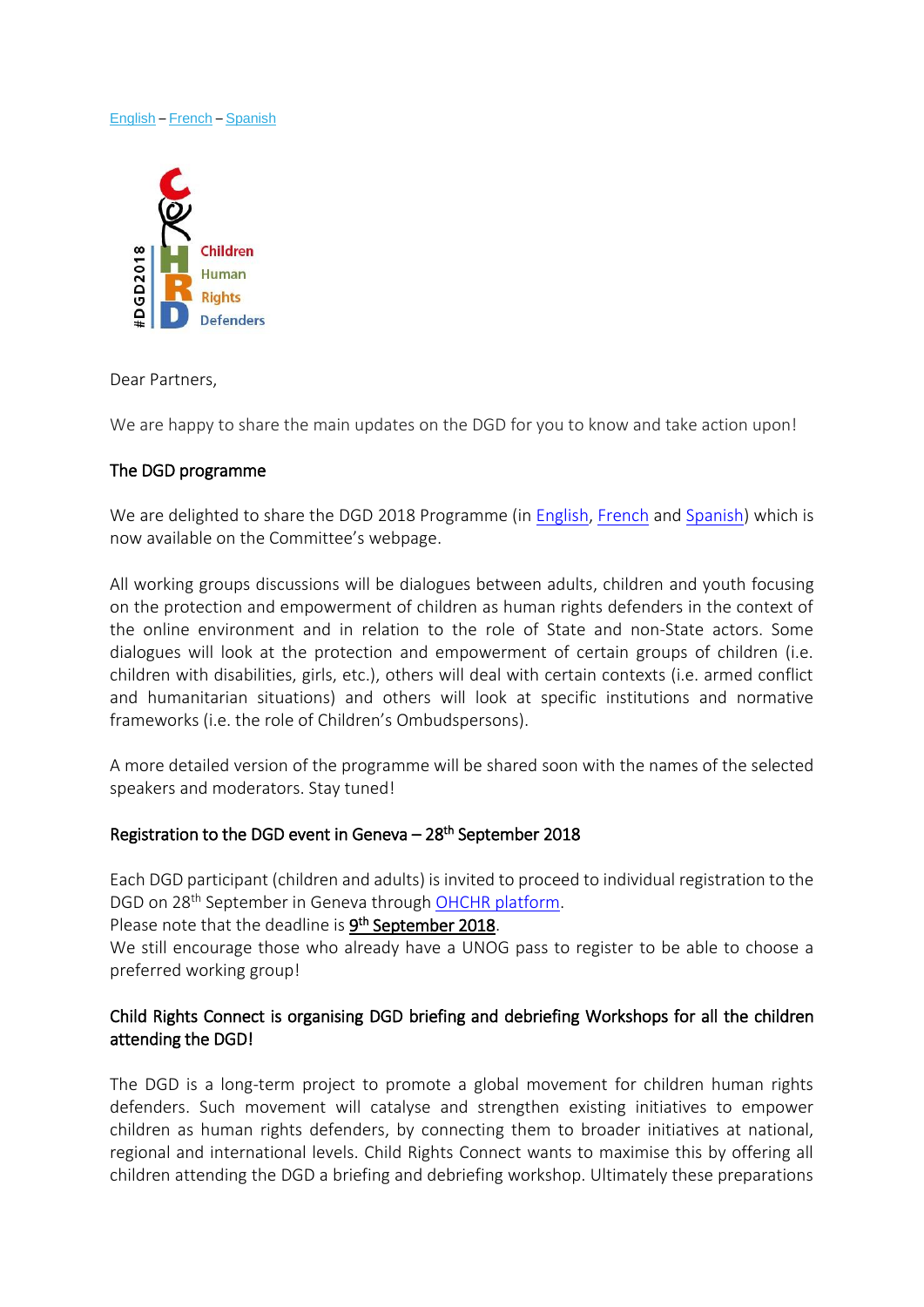and follow-up activities will help to ensure that the recommendations and outcomes of the DGD influence the UN Human Rights system and changes at national level for the protection and empowerment of children human rights defenders.

All child participants are invited to join:

# • a briefing on Thursday 27 September

Objective: Children feel ready and comfortable to actively participate during the DGD. The Child Advisors alongside the other child participants feel part of a group and create connections among themselves as well as with the CRC Committee, Child Rights Connect staff and OHCHR.

# • A debriefing on Saturday 29 September

Objective: To share experiences and views on the DGD as well as recommendations for future DGDs. To strengthen the capacity of children to follow-up on the DGD by using the outcomes to help their actions. For the Child Advisors to plan with Child Rights Connect their effectiveness engagement in the organisation's programme activities.

Both the child participants and their accompanying adults should [register here](https://www.surveymonkey.com/r/VDX72T3) before 26<sup>th</sup> August 2018.

## The Children's Advisory Team Have Designed and Chosen a DGD 2018 Logo!

attention and to give the DGD more global identity and recognition!

One of the DGD Child Advisors' activities was to think about the DGD theme in a creative way, together with their peers. Thanks to the valuable contributions and graphic ideas we received from them, we came up with [a final design](http://www.childrightsconnect.org/wp-content/uploads/2018/06/CHRD_DGD_Logo.jpg?x37799) which was voted on by the children. We count on you to disseminate the DGD logo and to use it on social media, to help raise

# Child-friendly DGD webpage

We also compiled all the child-friendly materials and created a DGD webpage for children in [English,](http://www.childrightsconnect.org/connect-with-the-un-2/committee-on-the-rights-of-the-child/days-of-general-discussion/cf-dgd2018/) [French](http://www.childrightsconnect.org/connect-with-the-un-2/committee-on-the-rights-of-the-child/days-of-general-discussion/cf-dgd2018/cf-dgd2018-fr/) and [Spanish](http://www.childrightsconnect.org/connect-with-the-un-2/committee-on-the-rights-of-the-child/days-of-general-discussion/cf-dgd2018/cf-dgd2018-es/) to facilitate greater access to and understanding of all the documents and information related to the DGD.

## CRC Working Methods: Child Participation in DGDs!

The advanced unedited version of the "Working methods for the participation of children in the days of general discussion of the Committee on the Rights of the Child" was adopted by the CRC Committee at its last session.

The DGD Child Advisors and Child Rights Connect have worked closed with the Committee and OHCHR to make this document a milestone for the participation of children in the UN human rights system!

Another important achievement for our network and for children human rights defenders who now have clear standards for engaging in DGDs and other similar UN meetings!

## DGD Giving Day on August 28<sup>th</sup>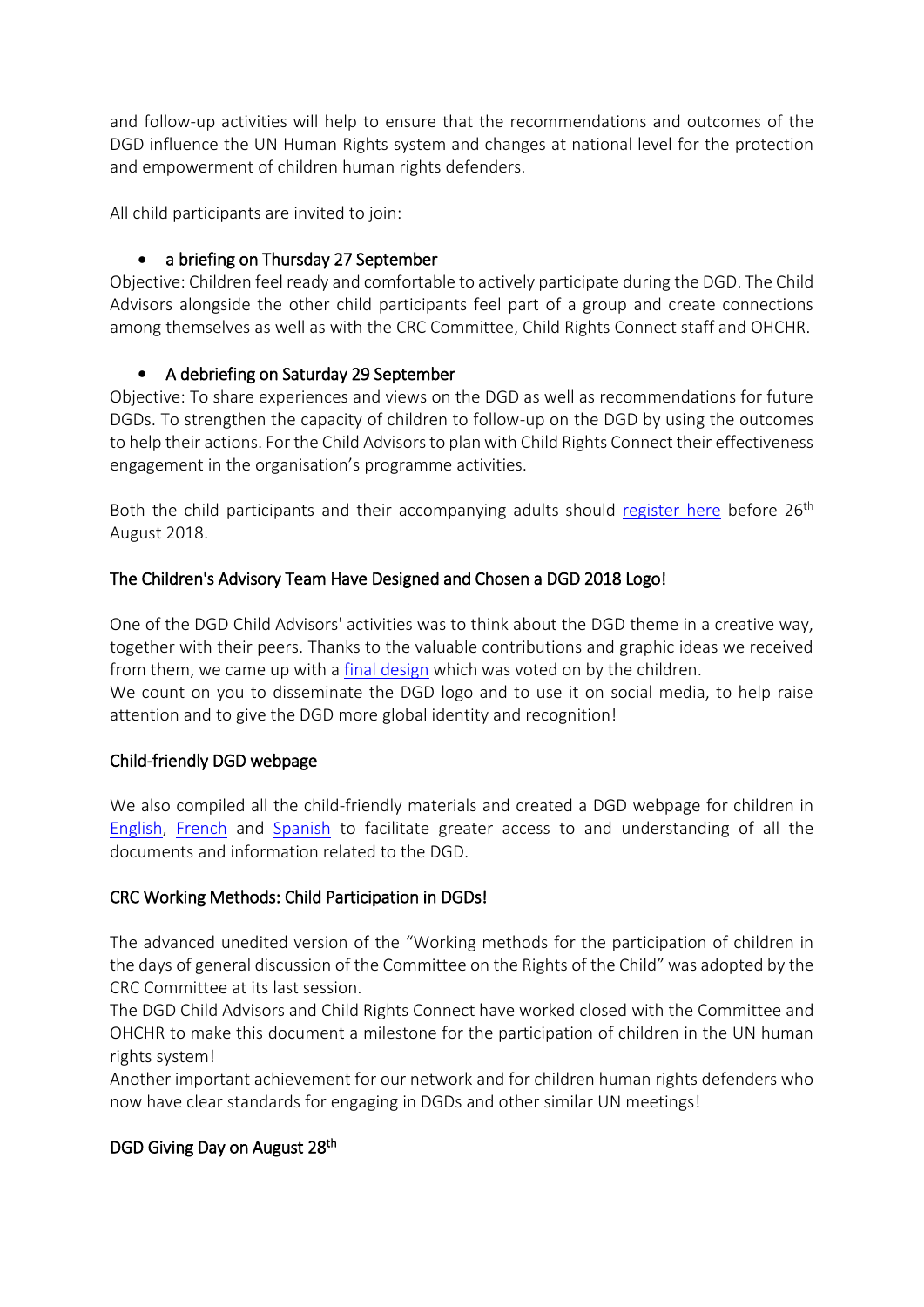We are thrilled to announce that on August 28 Child Rights Connect will hold a Giving Day for raising funds for the DGD. The donations will help us to ensure that the full Children's Advisory Team to participate in the DGD on September 28 and allow them to speak with the experts on children's rights at the United Nations. [Find out](https://childrightsconnect.nationbuilder.com/r?u=https%3A%2F%2Fd3n8a8pro7vhmx.cloudfront.net%2Fchildrightsconnect%2Fmailings%2F622%2Fattachments%2Foriginal%2F2018_MemberPartnerCall_GivingDay.docx%3F1531408383&e=ef25d8138ef8eae0a2151a000aa60fb0&utm_source=childrightsconnect&utm_medium=email&utm_campaign=mbrnws12_07_18&n=1) how to get involved and support!

## Special Rapporteur on Human Rights Defenders (HRDs) meets CHRDs in Moldova!

As part of a recent visit to Moldova by the Special Rapporteur on HRDs, our member organisation Child Rights Information Center (CRIC) in Moldova managed to support our DGD Child Advisor in Moldova and another young defender to meet with the Special Rapporteur. They both described the difficulties that CHRDs face and suggested solutions from their perspective. The Special Rapporteur responded that he is going to include a recommendation in his upcoming report referring to CHRDs. CRIC has reported that it was an empowering experience for the children!

## Child Rights Connect Response to Questionnaire by Special Rapporteur on HRDs

With a view to marking the upcoming 20<sup>th</sup> anniversary of the Declaration on HRDs, the next report of the Special Rapporteur to the UN General Assembly will provide a global survey of the situation of HRDs. It will be a timely update of the last global survey conducted in 2006 (E/CN.4/2006/95/Add.5).

The Special Rapporteur requested that civil society organisations and HRDs submit information via a response to a questionnaire, to inform his report. Child Rights Connect made a submission [here](http://www.childrightsconnect.org/wp-content/uploads/2018/07/ChildRightsConnect_Response_SR_questionnaire_HRDs_June2018.pdf?x37799) based on the DGD concept note and the first round of DGD consultations with children to raise key issues relating to CHRDs and make sure that the Special Rapporteur's report includes a child rights perspective.

# First Mention of Child Human Rights Defenders in the CRC Concluding Observations

The Committee has for the first time used the terminology "children human rights defenders" in its Concluding Observations to Angola. For the first time, the Committee asked the State to "Involve children, including child human rights defenders, in its cooperation framework with civil society".

Please find here: [Link to DGD Newsletter n°1](http://www.childrightsconnect.org/wp-content/uploads/2018/04/ChildRightsConnect_DGD_Newsletter_1.pdf) [Link to DGD newsletter n°2](http://www.childrightsconnect.org/wp-content/uploads/2018/04/DGD_Newsletter2_Final.pdf?x37799) [Link to DGD newsletter n°2\\_Follow-up](http://www.childrightsconnect.org/wp-content/uploads/2018/06/ChildRightsConnect_DGD_Newsletter_2_Follow_up.pdf) [Link to DGD Newsletter n°3](http://www.childrightsconnect.org/wp-content/uploads/2018/06/ChildRightsConnect_DGD_Newsletter_3.pdf?x37799)

Best regards,

Child Rights Connect Secretariat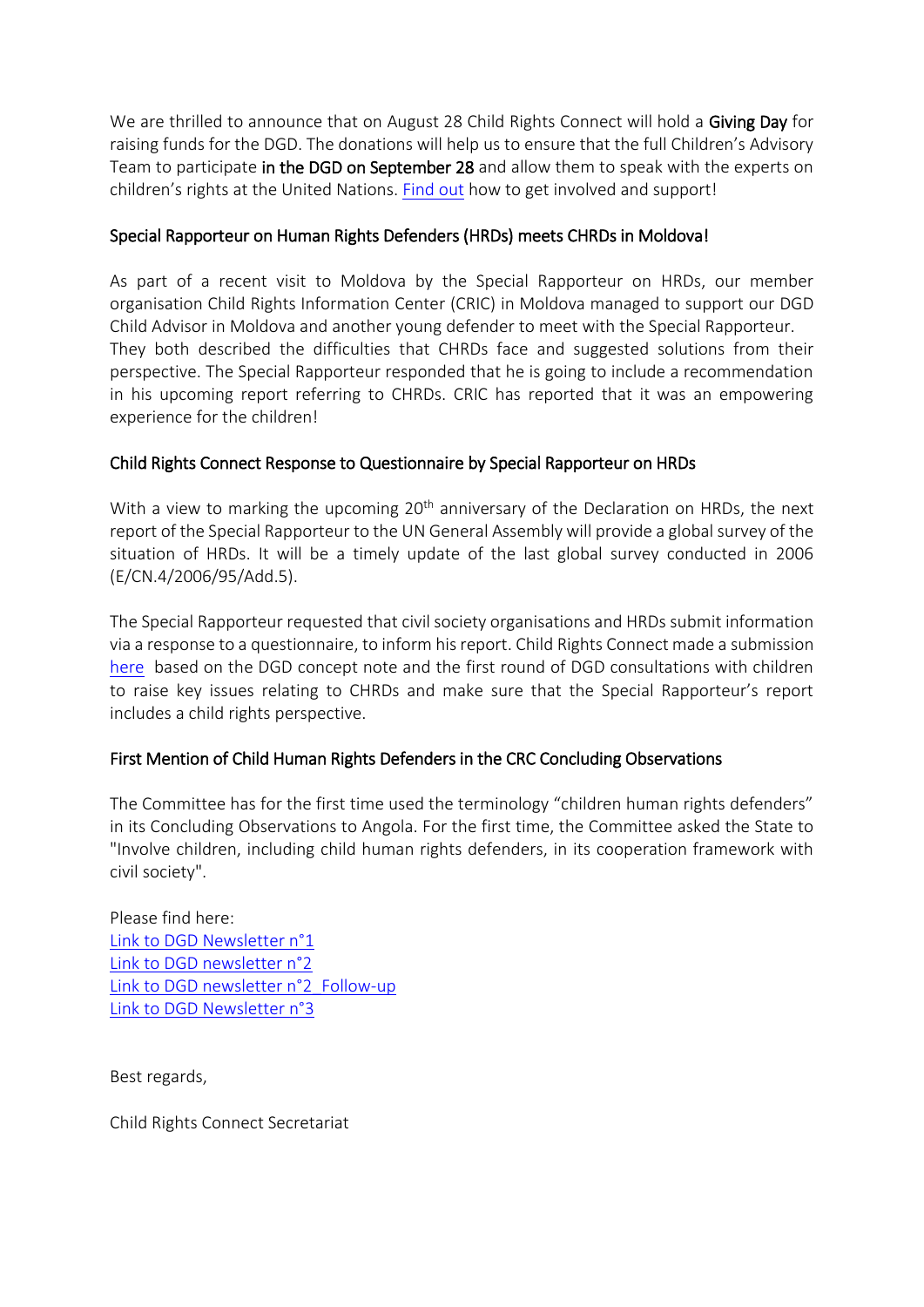

#### **child rights connect**

1 rue de Varembé, 1202 Geneva, Switzerland · T: +41(0)22 552 4130 · F: +41(0)22 552 4139 E: [secretariat@childrightsconnect.org](mailto:secretariat@childrightsconnect.org) · W: www.childrightsconnect.org Follow child rights connect on social media



More [information on the DGD](http://www.childrightsconnect.org/connect-with-the-un-2/committee-on-the-rights-of-the-child/days-of-general-discussion/)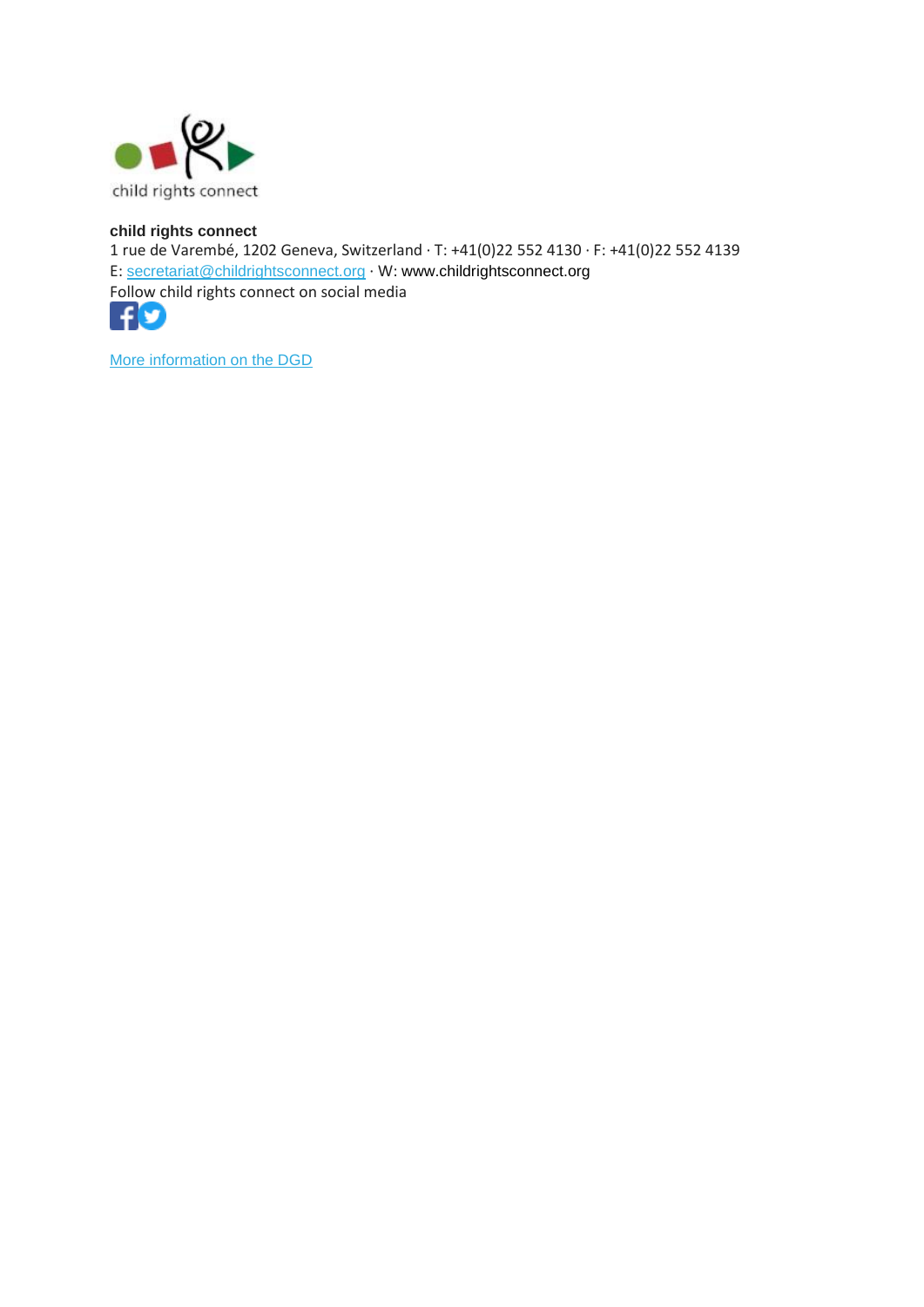

<span id="page-4-0"></span>Chers partenaires,

Nous sommes heureux de partager les principales nouvelles sur la Journée afin que vous soyez informés et que vous agissiez !

## Le programme de la Journée

Nous sommes ravis de partager le programme de la Journée 2018 (en [anglais,](http://www.childrightsconnect.org/wp-content/uploads/2018/07/DGD-Programme.pdf?x37799) [français](http://www.childrightsconnect.org/wp-content/uploads/2018/07/DGD-Programme_FR.pdf?x37799) et [espagnol\)](http://www.childrightsconnect.org/wp-content/uploads/2018/07/DGD-Programme_ES.pdf?x37799) qui est maintenant disponible sur la page web du Comité.

Tous les débats des groupes de travail seront des dialogues entre adultes, enfants et jeunes, axés sur la protection et le soutien des enfants en tant que défenseurs des droits humains sur l'espace en ligne et en relation avec les acteurs étatiques et non étatiques. Certains dialogues porteront sur la protection et l'autonomisation de certains groupes d'enfants (enfants handicapés, filles, etc.), d'autres sur certains contextes (conflits armés et situations humanitaires) et d'autres encore sur des institutions et des cadres normatifs spécifiques (rôle des médiateurs pour enfants).

Une version plus détaillée du programme sera bientôt partagée avec les noms des orateurs et des modérateurs sélectionnés. Restez à l'écoute !

## Inscription pour l'événement de la Journée à Genève – 28 septembre 2018

Chaque participant à la Journée (enfants et adultes) est invité à procéder à l'inscription individuelle à la Journée le 28 septembre à Genève via [la plate-forme du HCDH.](https://reg.unog.ch/event/24042/) Veuillez noter que la date limite est le 9 septembre 2018.

Nous encourageons ceux qui détiennent déjà un badge ONUG à s'inscrire également afin de pouvoir choisir un groupe de travail préféré !

## Child Rights Connect organise des ateliers de briefing et de débriefing pour tous les enfants participant à la Journée !

La Journée est un projet à long terme visant à promouvoir un mouvement mondial en faveur des enfants défenseurs des droits humains. Ce mouvement catalysera et renforcera les initiatives existantes visant à autonomiser les enfants en tant que défenseurs des droits humains, en les associant à des initiatives plus larges aux niveaux national, régional et international. Child Rights Connect veut maximiser cela en offrant à tous les enfants participant à la Journée un atelier de briefing et de débriefing. En fin de compte, ces préparatifs et activités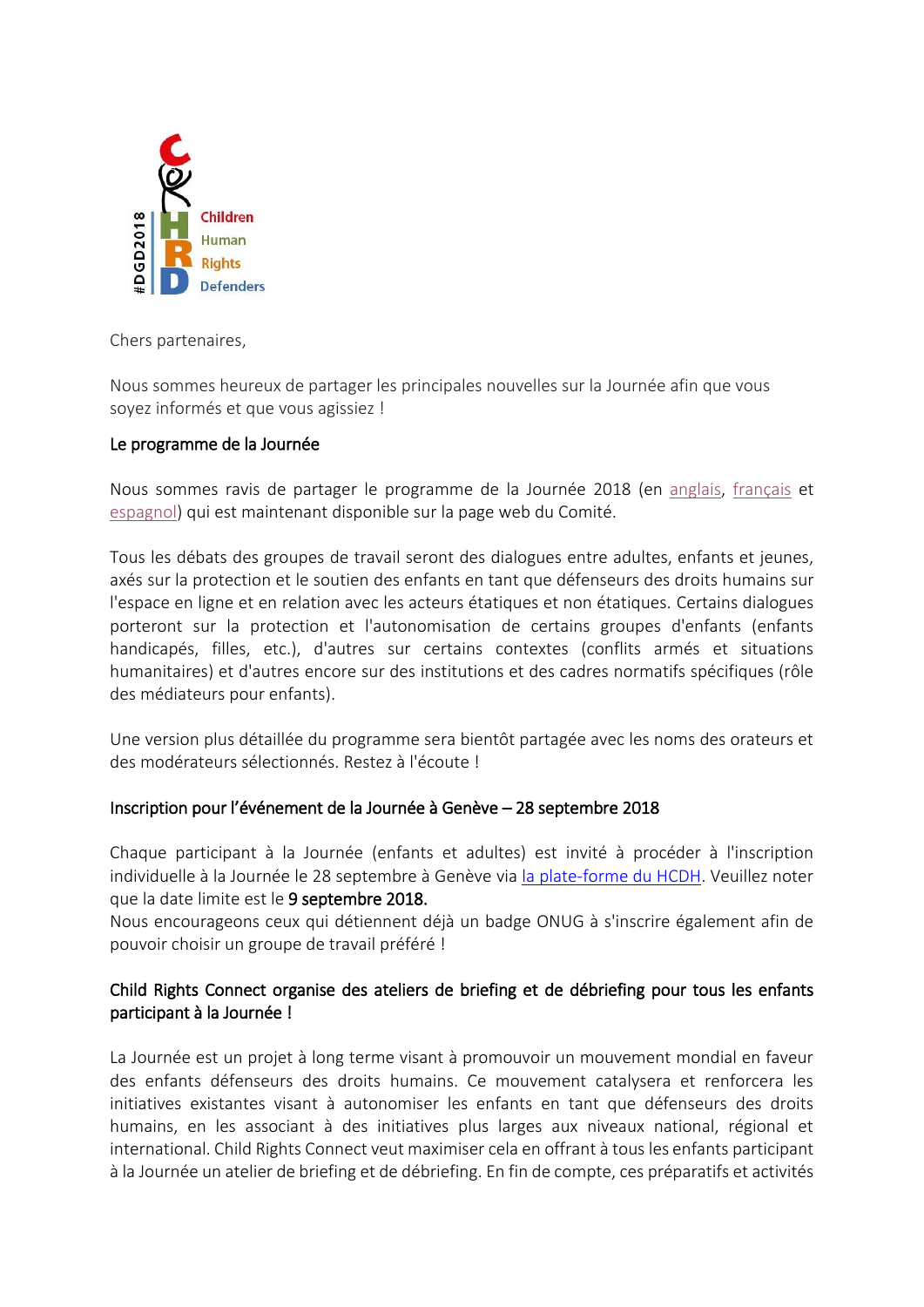de suivi contribueront à faire en sorte que les recommandations et les résultats de la Journée influencent le système des droits humains des Nations Unies et les changements au niveau national pour la protection et l'autonomisation des enfants en tant que défenseurs des droits humains.

Tous les participants enfants sont invités à s'inscrire :

# • À un atelier de briefing le Jeudi 27 septembre :

Objectif : Les enfants se sentent prêts et à l'aise pour participer activement à la Journée. Les Enfants Conseillers, aux côtés des autres enfants, ont le sentiment de former un groupe et créent des liens entre eux ainsi qu'avec le Comité, le personnel de Child Rights Connect et le HCDH !

## • À un atelier de débriefing le Samedi 29 septembre :

Objectif : Partager les expériences et les points de vue sur la Journée ainsi que les recommandations pour les futures Journées de Débat Général, et soutenir les enfants à poursuivre leurs actions par rapport à la Journée. Les Enfants conseillers planifient avec Child Rights Connect les prochaines étapes en relation avec les activités de l'organisation.

Les enfants participants et les adultes accompagnateurs doivent [s'inscrire ici](https://fr.surveymonkey.com/r/NLPC2CG) avant le 26 août 2018.

## L'Équipe Consultative des Enfants a conçu et choisi un logo pour le Journée 2018 !

L'une des activités de l'Équipe Consultative des Enfants consistait à réfléchir au thème de la Journée d'une manière créative, avec leurs pairs. Grâce aux précieuses contributions et aux idées graphiques que nous avons reçues d'eux, nous avons créé un [design final](http://www.childrightsconnect.org/wp-content/uploads/2018/06/CHRD_DGD_Logo.jpg?x37799) qui a été choisi par les enfants. Nous comptons sur vous pour diffuser le logo de la Journée et l'utiliser sur les réseaux sociaux, pour attirer l'attention et pour donner à la Journée une reconnaissance mondiale !

## Journée de Débat Général : une page pour les enfants !

Nous avons également compilé tous les documents adaptés aux enfants et créé une page Web de la Journée pour les enfants en [anglais,](http://www.childrightsconnect.org/connect-with-the-un-2/committee-on-the-rights-of-the-child/days-of-general-discussion/cf-dgd2018/) [français](http://www.childrightsconnect.org/connect-with-the-un-2/committee-on-the-rights-of-the-child/days-of-general-discussion/cf-dgd2018/cf-dgd2018-fr/) et [espagnol](http://www.childrightsconnect.org/connect-with-the-un-2/committee-on-the-rights-of-the-child/days-of-general-discussion/cf-dgd2018/cf-dgd2018-es/) afin de faciliter l'accès et la compréhension de tous les documents et informations relatifs à la Journée.

## Méthodes de travail : la participation des enfants aux Journées de Débat Général du Comité des droits de l'enfant

La version avancée non éditée des "Méthodes de travail pour la participation des enfants aux journées de débat général du Comité des droits de l'enfant" a été adoptée par le Comité lors de sa dernière session.

Les Enfnats Conseillers de la Journée et Child Rights Connect ont travaillé en étroite collaboration avec le Comité et le HCDH pour faire de ce document une étape importante pour la participation des enfants au système des droits humains de l'ONU !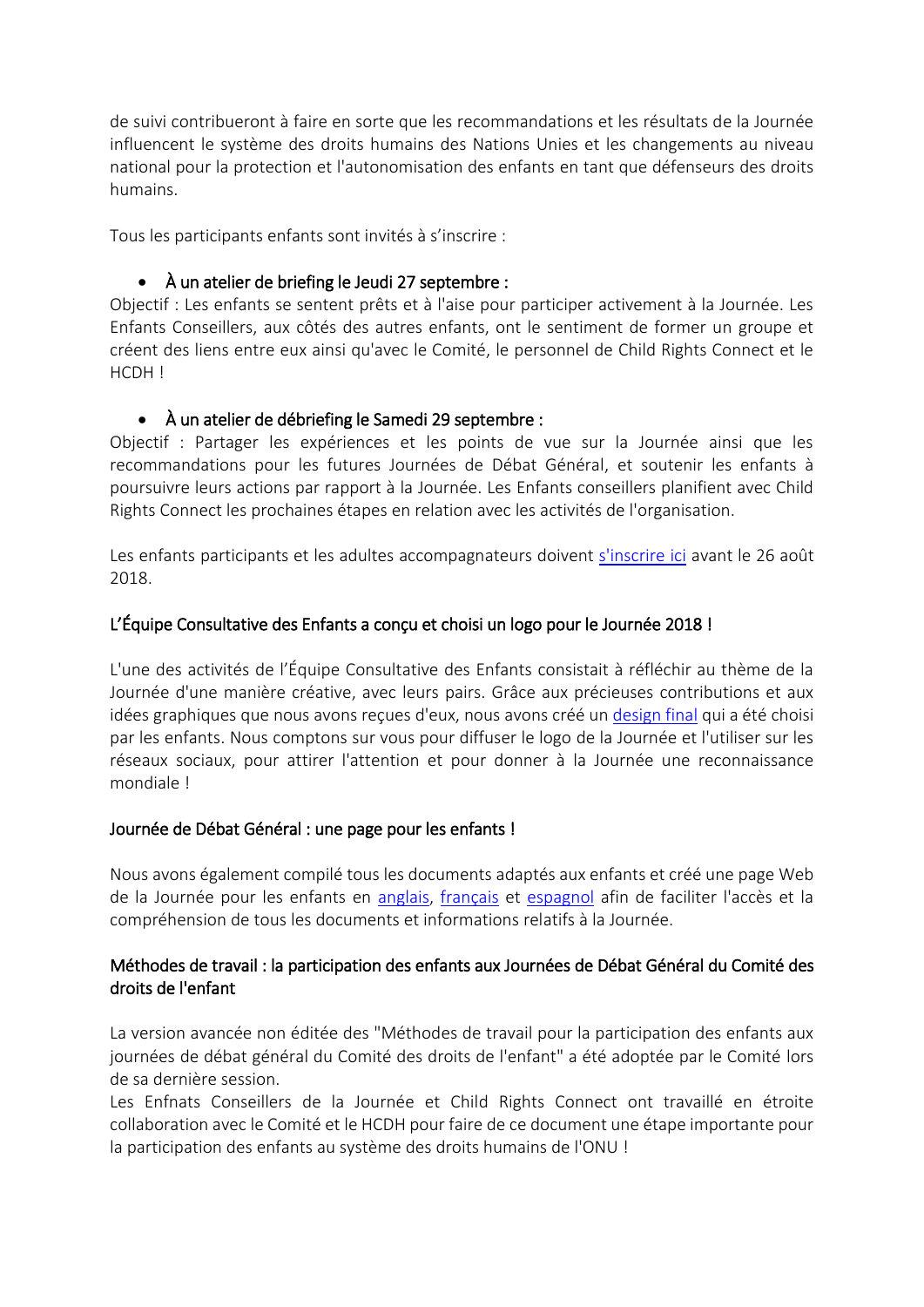Une autre réalisation importante pour notre réseau et pour les enfants défenseurs des droits humains qui ont maintenant des normes claires pour s'engager dans les Journées de Débat Générale et d'autres réunions similaires des Nations Unies !

## Journée de Dons pour la Journée le 28 août

Nous sommes ravis d'annoncer que le 28 août, Child Rights Connect organisera une Journée de Dons pour la collecte de fonds pour la Journée. Les dons permettront à l'Equipe Consultative des Enfants au complet de participer à la Journée le 28 septembre et de parler avec les experts sur les droits de l'enfant à l'ONU. [Découvrez](https://childrightsconnect.nationbuilder.com/r?u=https%3A%2F%2Fd3n8a8pro7vhmx.cloudfront.net%2Fchildrightsconnect%2Fmailings%2F622%2Fattachments%2Foriginal%2F2018_MemberPartnerCall_GivingDay.docx%3F1531408383&e=ef25d8138ef8eae0a2151a000aa60fb0&utm_source=childrightsconnect&utm_medium=email&utm_campaign=mbrnws12_07_18&n=1) comment vous impliquer et nous soutenir !

## Le Rapporteur spécial des défenseurs des droits humains (DDH) rencontre des enfants défenseurs des droits humains en Moldavie !

Dans le cadre d'une récente visite en Moldavie du Rapporteur spécial des défenseurs des droits humains, notre organisation membre Child Rights Information Center (CRIC) en Moldavie a réussi à soutenir notre Enfant Conseiller de la Journée en Moldavie ainsi qu'un autre jeune défenseur pour rencontrer le Rapporteur spécial des Nations Unies.

Ils ont tous deux décrit les difficultés auxquelles sont confrontés les défenseurs des droits humains et ont suggéré des solutions de leur point de vue. Le Rapporteur spécial a répondu qu'il allait inclure une recommandation dans son prochain rapport concernant les défenseurs des droits humains. Le CRIC a signalé qu'il s'agissait d'une expérience d'autonomisation pour les enfants !

## Les réponses de Child Rights Connect au questionnaire du Rapporteur spécial des défenseurs des droits humains

En vue de marquer le 20ème anniversaire de la Déclaration des défenseurs des droits humains, le prochain rapport du Rapporteur à l'Assemblée Générale des Nations Unies fournira une enquête mondiale sur la situation des défenseurs des droits humains. Il s'agira d'une mise à jour opportune de la dernière enquête mondiale réalisée en 2006 (E/CN.4/2006/95/Add.5).

Le Rapporteur spécial des Nations Unies a demandé que les organisations de la société civile et les défenseurs des droits humains soumettent des informations en réponse à un questionnaire, afin de nourrir son rapport. Child Rights Connect a présenté [une soumission](http://www.childrightsconnect.org/wp-content/uploads/2018/07/ChildRightsConnect_Response_SR_questionnaire_HRDs_June2018.pdf?x37799) basée sur la note conceptuelle de la Journée et la première série de consultations de la Journée avec les enfants pour soulever les questions clés relatives aux droits de l'enfant et s'assurer que le rapport du Rapporteur inclut une perspective des droits de l'enfant.

## Première mention des Défenseurs des Droits de l'Enfant dans les observations finales du CDE

Le Comité a utilisé pour la première fois la terminologie "enfants défenseurs des droits humains" dans ses Observations finales de l'Angola. Pour la première fois, le Comité a demandé à l'État "d'impliquer les enfants, y compris les enfants défenseurs des droits humains, dans le cadre de la collaboration avec la société civile".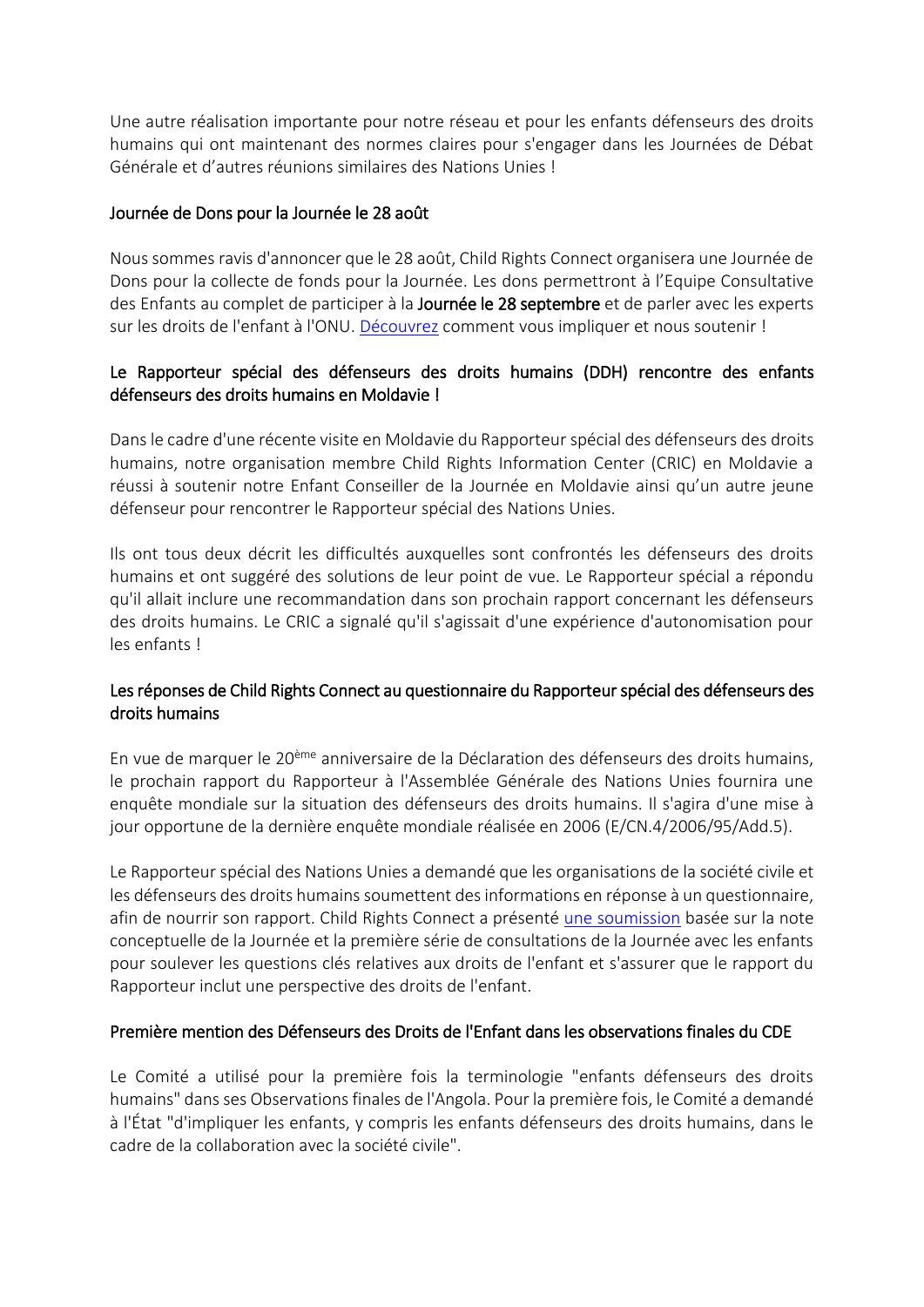Veuillez trouver :

[Lien vers la DGD Newsletter n°1](http://www.childrightsconnect.org/wp-content/uploads/2018/04/ChildRightsConnect_DGD_Newsletter_1.pdf) [Lien vers la DGD newsletter n°2](http://www.childrightsconnect.org/wp-content/uploads/2018/04/DGD_Newsletter2_Final.pdf?x37799) Lien vers la DGD newsletter n°2 Follow-up [Lien vers la DGD Newsletter n°3](http://www.childrightsconnect.org/wp-content/uploads/2018/06/ChildRightsConnect_DGD_Newsletter_3.pdf?x37799)

--------------------------------------------------------------------------------

Meilleures salutations,

Secrétariat de Child Rights Connect



child rights connect

#### **child rights connect**

1 rue de Varembé, 1202 Geneva, Switzerland · T: +41(0)22 552 4130 · F: +41(0)22 552 4139 E: [secretariat@childrightsconnect.org](mailto:secretariat@childrightsconnect.org) · W: [www.childrightsconnect.org](http://www.childrightsconnect.org/)

Follow child rights connect on social media



[Plus d'information sur la Journée](http://www.childrightsconnect.org/connect-with-the-un-2/committee-on-the-rights-of-the-child/days-of-general-discussion/)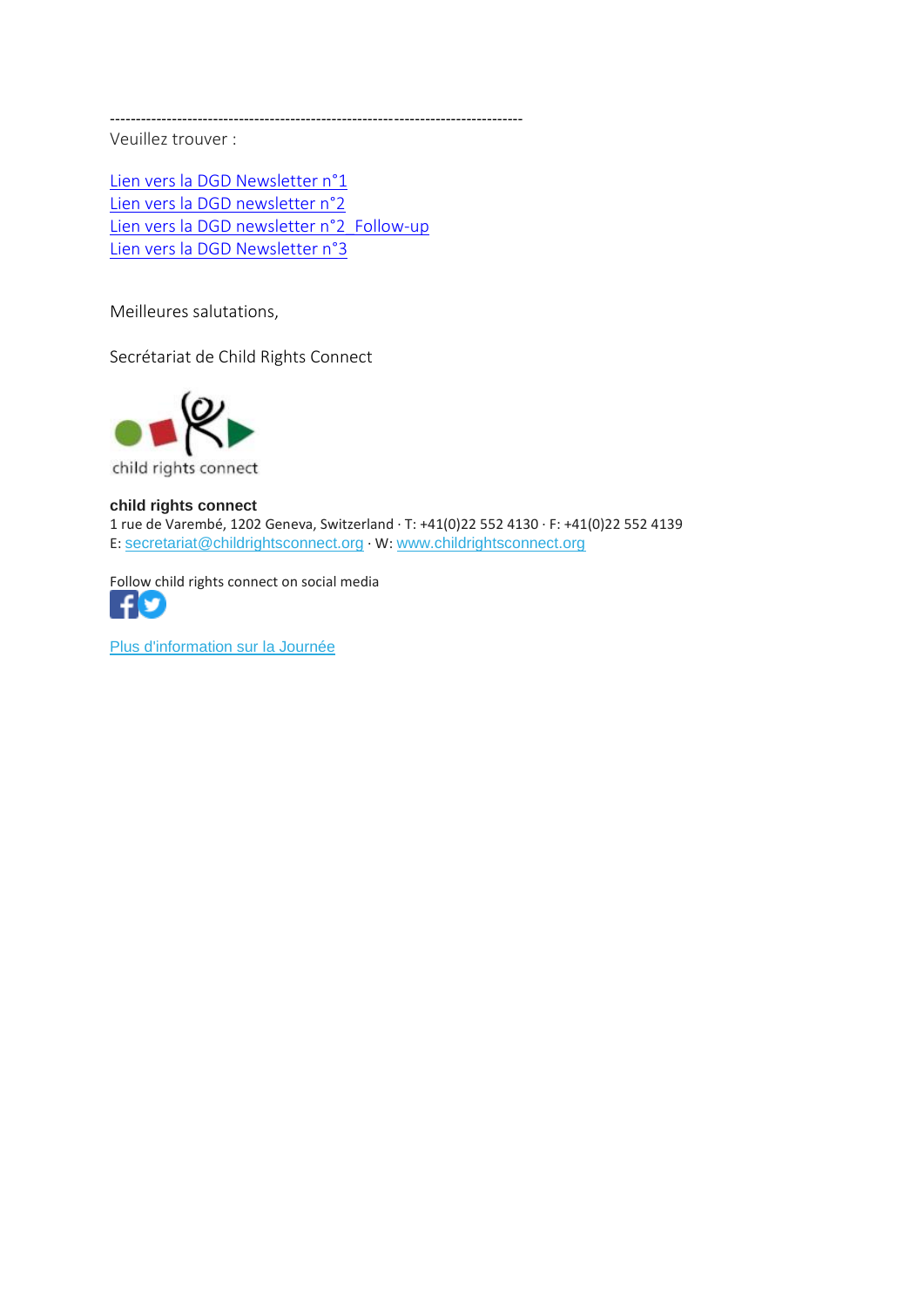

<span id="page-8-0"></span>Estimados colaboradores,

¡Nos complace compartir las actualizaciones principales sobre el Día para que lo conozca y tome medidas al respecto!

# El programa del Día de Debate General 2018

Estamos encantados de compartir el Programa del Día de Debate General 2018 (en [inglés,](http://www.childrightsconnect.org/wp-content/uploads/2018/07/DGD-Programme.pdf?x37799) [francés](http://www.childrightsconnect.org/wp-content/uploads/2018/07/DGD-Programme_FR.pdf?x37799) y [español\)](http://www.childrightsconnect.org/wp-content/uploads/2018/07/DGD-Programme_ES.pdf?x37799) que ya está disponible en la página web del Comité.

Todos los debates de los grupos de trabajo serán diálogos entre adultos, niños, niñas y adolescentes (NNA) centrados en la protección y el empoderamiento de los NNA como defensores de los derechos humanos en el contexto del espacio en línea y en relación con el papel de los agentes estatales y no estatales. Algunos diálogos se centrarán en la protección y el empoderamiento de ciertos grupos de NNA (por ejemplo, los NNA con discapacidad, las niñas, etc.), otros se ocuparán de determinados contextos (por ejemplo, los conflictos armados y las situaciones humanitarias) y otros examinarán instituciones y marcos normativos específicos (por ejemplo, la función de los Defensores del Niño).

Una versión más detallada del programa será compartida próximamente con los nombres de los oradores y moderadores seleccionados. ¡Manténgase en sintonía!

## Inscripción al evento del Día en Ginebra - 28 de septiembre de 2018

Se invita a todos los participantes en el Día (NNA y adultos) a inscribirse individualmente en el Día el 28 de septiembre en Ginebra a través de la plataforma de la [ACNUDH.](https://reg.unog.ch/event/24042/)

Tenga en cuenta que la fecha límite es el 9 de septiembre de 2018.

Seguimos animando a los que ya tienen un pase de la ONUG a que se inscriban para poder elegir un grupo de trabajo preferido.

# Child Rights Connect está organizando talleres de información (briefing y debriefing) para todos los NNA que asisten al Día!

El Día es un proyecto a largo plazo para promover un movimiento mundial en favor de los NNA como defensores de los derechos humanos. Ese movimiento catalizará y fortalecerá las iniciativas existentes para empoderar a los NNA como defensores de los derechos humanos, conectándolos con iniciativas más amplias en los planos nacional, regional e internacional. Child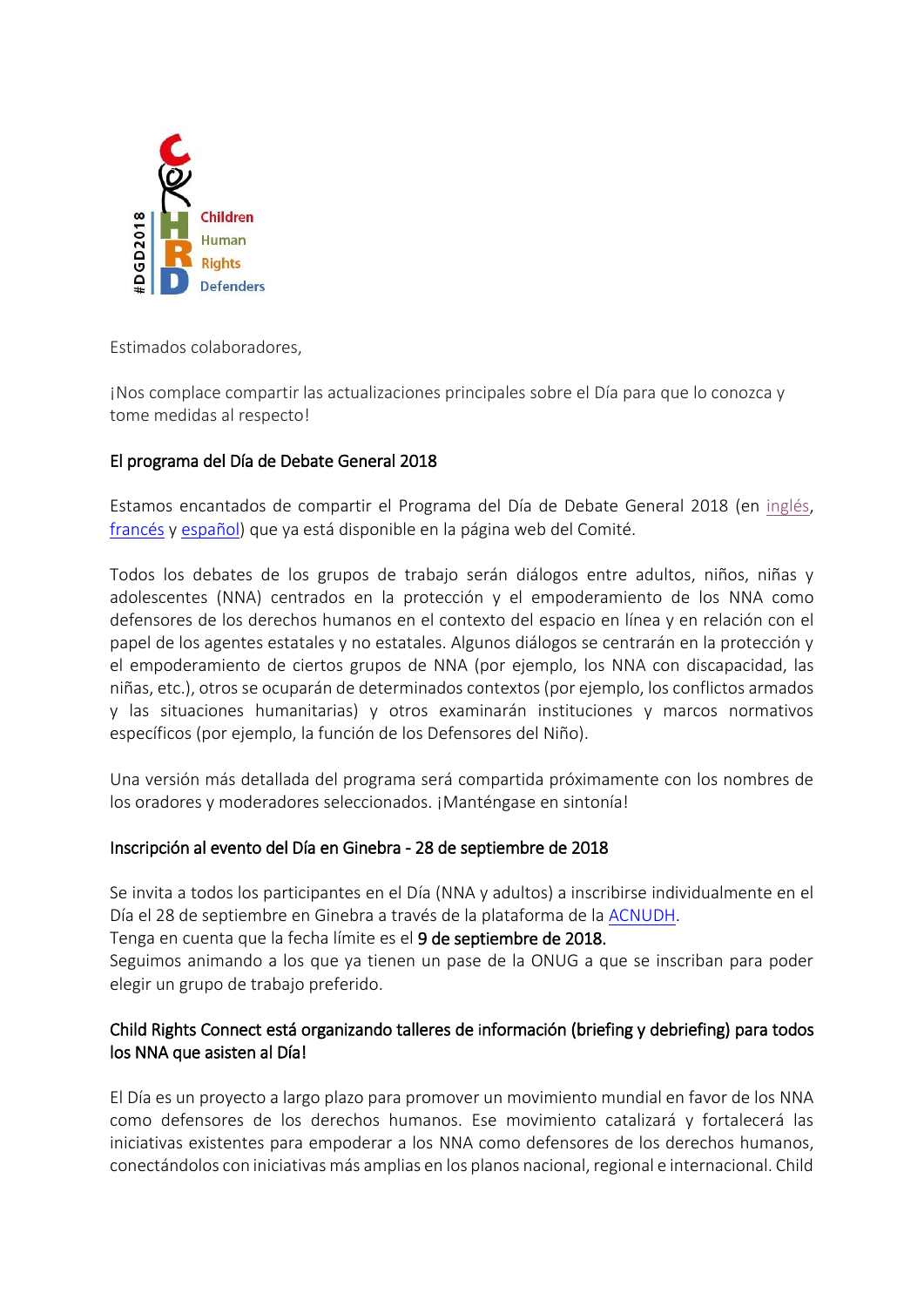Rights Connect quiere maximizar esto ofreciendo a todos los NNA que asisten al Día un taller de información y debriefing. En última instancia, estos preparativos y actividades de seguimiento ayudarán a asegurar que las recomendaciones y resultados del Día influyan en el sistema de derechos humanos de la ONU y en los cambios a nivel nacional para la protección y el empoderamiento de los NNA como defensores de los derechos humanos.

Todos los NNA participantes están invitados a participar:

## • una sesión informativa el jueves 27 de septiembre

Objetivo: los NNA se sienten listos y cómodos para participar activamente durante el Día. Los NNA Asesores junto con los otros NNA participantes se sienten parte de un grupo y crean conexiones entre ellos, así como con el Comité de los Derechos del Niño, el personal de Child Rights Connect y el ACNUDH.

## • una sesión informativa el sábado 29 de septiembre

Objetivo: para compartir experiencias y puntos de vista sobre el Día, así como recomendaciones para futuros Días, y fortalecer la capacidad de los NNA para hacer un seguimiento del Día utilizando los resultados para ayudar a sus acciones. Esto es para que los NNA Asesores planifiquen con Child Rights Connect su participación efectiva en las actividades del programa de la organización.

Tanto los NNA participantes como sus acompañantes adultos deben [inscribirse aquí](https://fr.surveymonkey.com/r/NLMR77R) antes del 26 de agosto de 2018.

# ¡El Equipo asesor de NNA ha diseñado y elegido el logo del Día 2018!

Una de las actividades del Equipo asesor de NNA fue pensar en el tema del Día de una manera creativa, junto con sus pares. Gracias a las valiosas contribuciones y a las ideas gráficas que recibimos de ellos/ellas, llegamos a un [diseño final](http://www.childrightsconnect.org/wp-content/uploads/2018/06/CHRD_DGD_Logo.jpg?x37799) que fue votado por los NNA.

¡Contamos con usted para difundir el logo del Día y utilizarlo en los medios de comunicación social, para ayudar a llamar la atención y para dar al Día una identidad más global y el reconocimiento!

# Día de Debate General 2018: una página para los NNA

También recopilamos todos los materiales adaptados a los NNA y creamos una página web del Día para los NNA en [inglés,](http://www.childrightsconnect.org/connect-with-the-un-2/committee-on-the-rights-of-the-child/days-of-general-discussion/cf-dgd2018/cf-dgd2018-es/) [francés](http://www.childrightsconnect.org/connect-with-the-un-2/committee-on-the-rights-of-the-child/days-of-general-discussion/cf-dgd2018/cf-dgd2018-fr/) y [español](http://www.childrightsconnect.org/connect-with-the-un-2/committee-on-the-rights-of-the-child/days-of-general-discussion/cf-dgd2018/cf-dgd2018-es/) para facilitar un mayor acceso y comprensión de todos los documentos e información relacionados con el Día.

## Métodos de trabajo: ¡Participación de los NNA en los Días!

La versión avanzada sin editar de los "Métodos de trabajo para la participación de los NNA en los Días de Debate General del Comité de los Derechos del Niño" fue aprobada por el Comité en su último período de sesiones.

Los NNA Asesores del Día y Child Rights Connect han trabajado en estrecha colaboración con el Comité y la ACNUDH para hacer de este documento un hito en la participación de los NNA en el sistema de derechos humanos de las Naciones Unidas.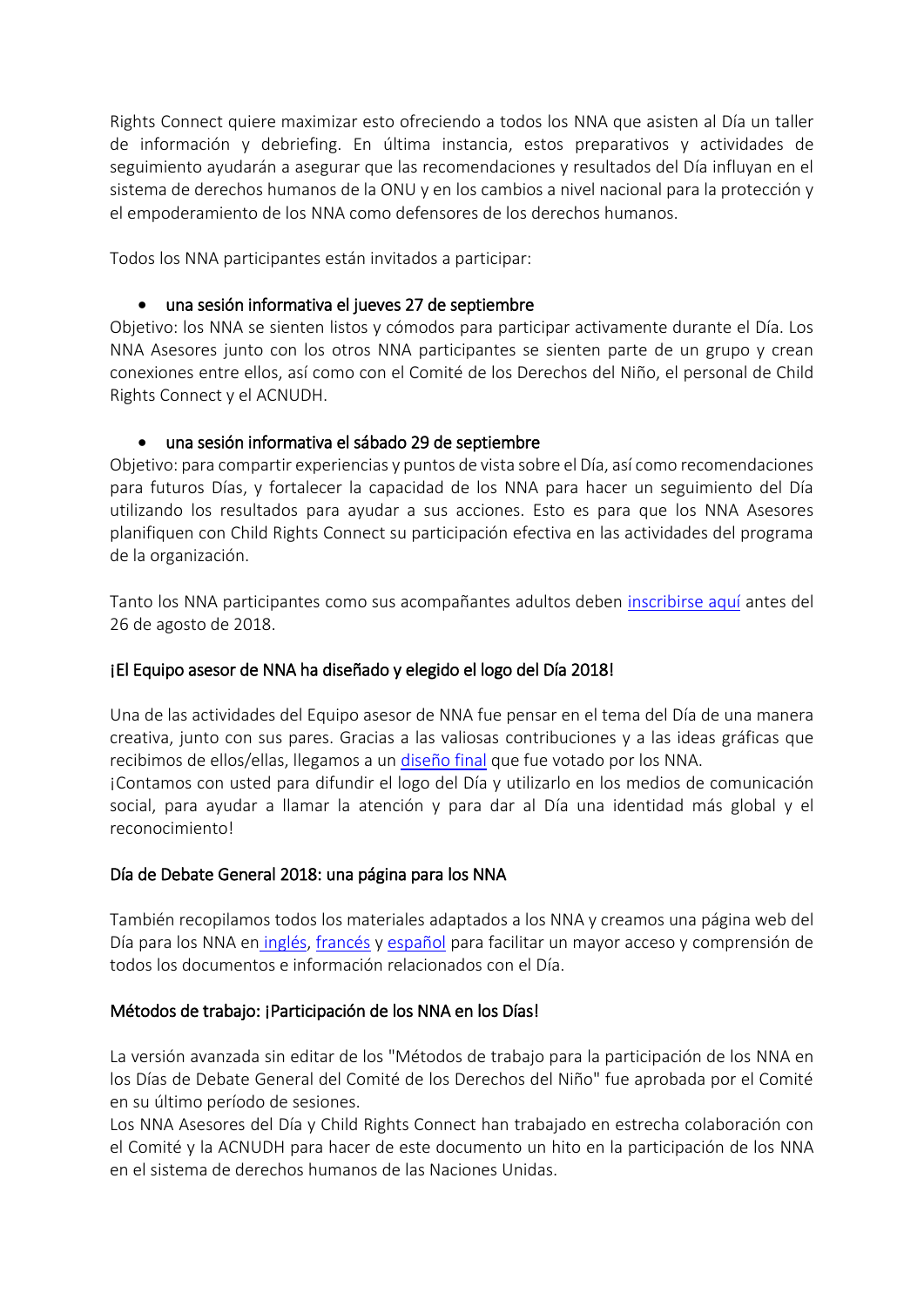¡Otro logro importante para nuestra red y para los NNA defensores de los derechos humanos que ahora tienen normas claras para participar en los Días y otras reuniones similares de la ONU!

## Día de Donaciones para el Día el 28 de agosto

Estamos encantados de anunciar que el 28 de agosto Child Rights Connect celebrará un Día de Donaciones para recaudar fondos para el Día. Las donaciones nos ayudarán a asegurar que el Equipo Asesor de NNA en pleno pueda participar en el Día el 28 de septiembre y les permitirá hablar con los expertos en derechos de NNA de las Naciones Unidas[. Descubre](https://childrightsconnect.nationbuilder.com/r?u=https%3A%2F%2Fd3n8a8pro7vhmx.cloudfront.net%2Fchildrightsconnect%2Fmailings%2F622%2Fattachments%2Foriginal%2F2018_MemberPartnerCall_GivingDay.docx%3F1531408383&e=ef25d8138ef8eae0a2151a000aa60fb0&utm_source=childrightsconnect&utm_medium=email&utm_campaign=mbrnws12_07_18&n=1) cómo participar y apoyar!

## ¡La Relatora Especial sobre la situación de los defensores de los derechos humanos se reúne con los NNA defensores de los derechos humanos en Moldova!

Como parte de una reciente visita a Moldavia del Relator Especial sobre la situación de los defensores de los derechos humanos, nuestra organización miembro, el Centro de Información sobre los Derechos del Niño (CRIC, por sus siglas en inglés) de Moldavia, logró apoyar a nuestra NNA Asesor del Día en Moldavia y a otro joven defensor para que se reuniera con el Relator Especial.

Ambos describieron las dificultades a las que se enfrentan los NNA como Defensores de los Derechos Humanos y sugirieron soluciones desde su perspectiva. El Relator Especial respondió que en su próximo informe incluiría una recomendación sobre los NNA defensores de los derechos humanos. ¡CRIC ha informado que fue una experiencia de empoderamiento para los NNA!

## La respuesta del Relator Especial sobre los defensores de los derechos humanos al cuestionario está relacionada con los derechos del niño

Con vistas a conmemorar el próximo 20º aniversario de la Declaración sobre los defensores de los derechos humanos, el próximo informe del Relator Especial a la Asamblea General de las Naciones Unidas ofrecerá una encuesta mundial sobre la situación de los defensores de los derechos humanos. Será una actualización oportuna de la última encuesta mundial realizada en 2006 (E/CN.4/2006/95/Add.5).

El Relator Especial pidió a las organizaciones de la sociedad civil y a los/as defensores de los derechos humanos que presentaran información a través de una respuesta a un cuestionario, para informar su informe. Child Rights Connect hizo [una presentación](http://www.childrightsconnect.org/wp-content/uploads/2018/07/ChildRightsConnect_Response_SR_questionnaire_HRDs_June2018.pdf?x37799) basada en la nota conceptual del Día y en la primera ronda de consultas del Día con los NNA para plantear cuestiones clave relacionadas con los defensores de los derechos humanos y asegurarse de que el informe del Relator Especial incluya una perspectiva de los derechos del niño.

## Primera mención de los NNA defensores de los derechos humanos en las observaciones finales del Comité de los Derechos del Niño

El Comité ha utilizado por primera vez la terminología "NNA defensores de los derechos humanos" en sus observaciones finales sobre Angola. Por primera vez, el Comité pidió al